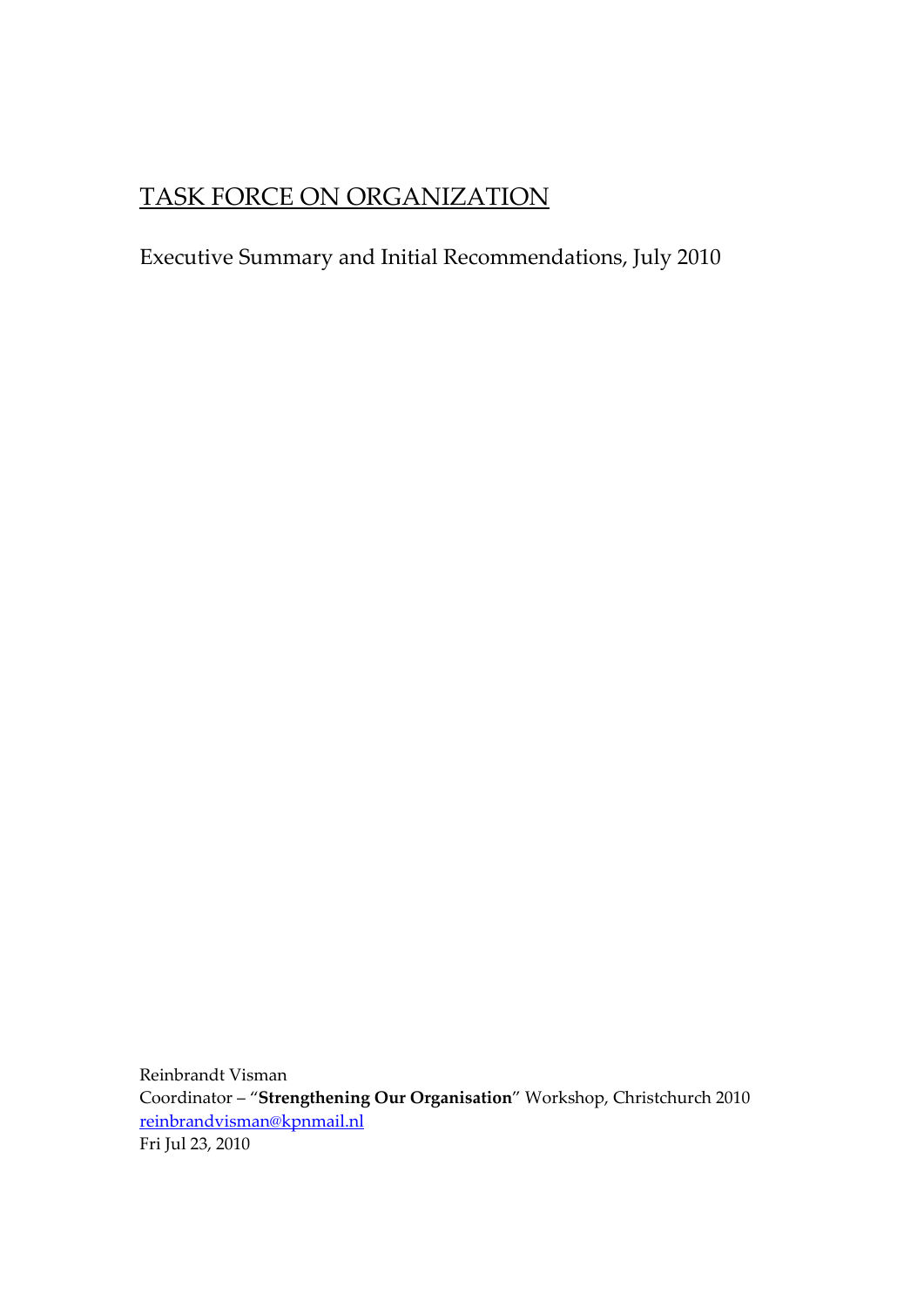### **EXECUTIVE SUMMARY**

#### **BACKGROUND**.

The Task Force on Organisation (TF) was established as a result of the following proposals at World Congress 2010, which resulted from the working party on organisation *(2010 World Congress Minutes v3b)*:

4.1 The following proposal was agreed…

*"The Subud organization is accomplishing many positive things at all levels. However, there is dissatisfaction with some aspects and a need to make improvements. We are hearing this particularly from those who are most involved in the organizational side of Subud. What emerged during the working party was that the relationships between the organizational elements are very complex and more time is needed to evaluate them properly.*

*Therefore we propose that a task force be established to look at these issues holistically and in detail from a background with the qualities of Susila Budhi Dharma. This group should be composed of people from a range of backgrounds and cultures, and including some experienced in organizational and management issues as well as experienced helpers.*

*This task force should carry out an evaluation and propose improvements in time for discussion prior to the next World Congress."*

4.2 It was agreed that the task force would be appointed (by) and report back to the WSC and that the zones would be asked to supply candidates for the task force.

#### **STARTING GROUP**.

Reinbrandt Visman, as Workshop co-ordinator, requested a number of the participants in the Workshop to continue to work together as a preliminary 'Core Group', to start the activities of the task force. The purpose of the Core Group was defined as: producing a starting document, describing the mission and objectives of the task force, its work program and anticipated reports, and creating a plan of approach including increasing the numbers to 20 -25 persons. Discussions have taken place by email and conference calls, and more detailed background and discussion papers were produced during this process.

We are in the process of wrapping up and consolidating the work of this phase, but the work will not be completed by the time of WSC meeting in August. Our aim is to produce a sound summary document which can form the basis and starting point for a wide-ranging process of consultation and discussion which can deal with the complex issues involved, ultimately leading to the emergence and implementation of novel and appropriate ideas and solutions.

Following are a few of the salient points from the discussions, and recommendations for immediate next steps.